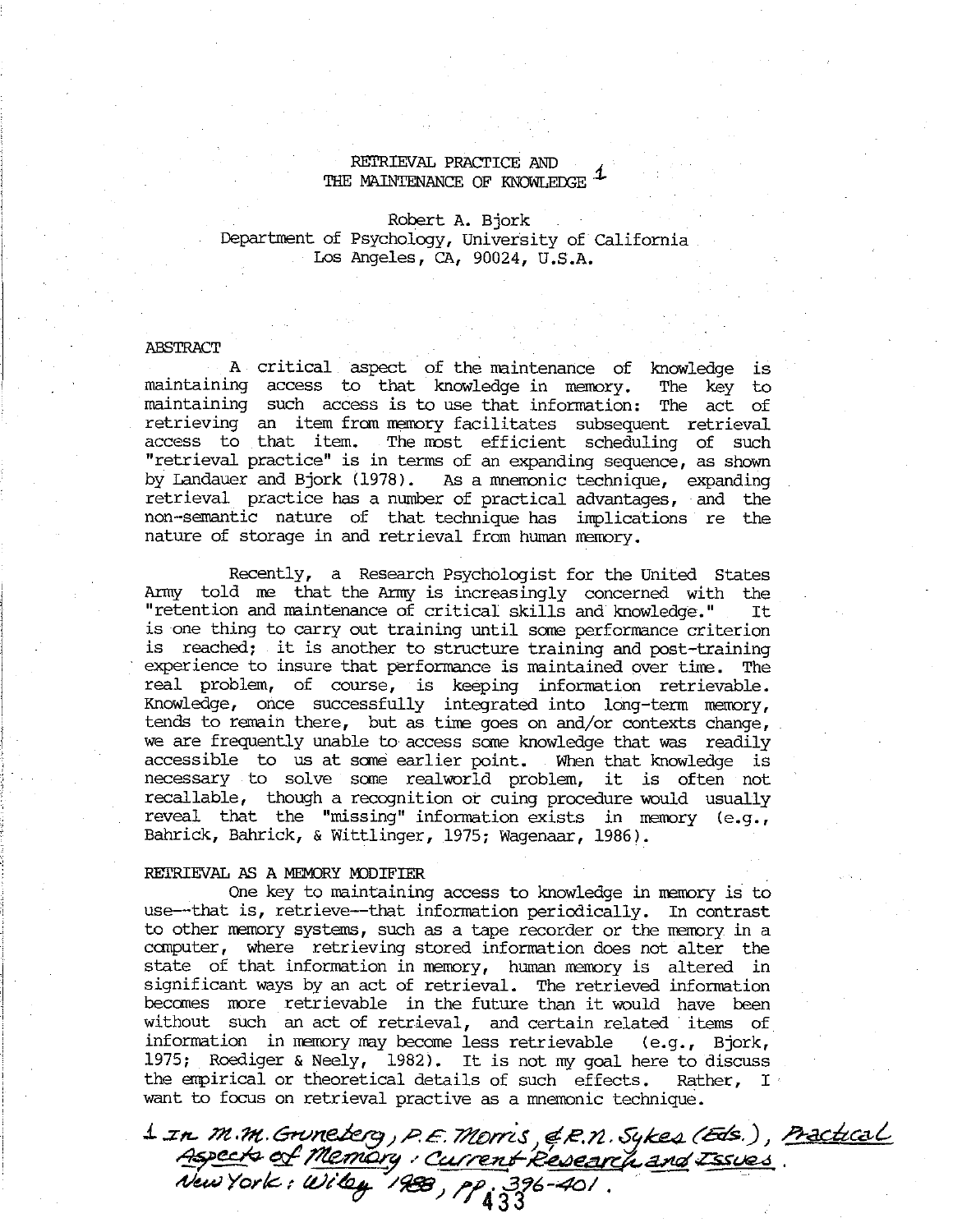Basic Results. Assume a situation where one is presented with an initial opportunity to store some information in memory. That information might be relatively simple, like a name, number, or foreign vocabulary item--or more camplex, like a chapter in a book. Assume further that at same later point (TL), one attempts to retrieve that information. That attempt might be successful or unsuccessful, but assume there is no external feedback as to whether what one recalled, if anything, was correct or incorrect. Now assume that at some still later point (T2) there is a second test of our ability to recall that same information. To the extent that performance on the second test exceeds performance in the case where there was no first test, we can say that the first test was valuable as a learning (memory enhancing) event.

The empirical facts of importance for present purposes are the following. (a) In general, without considering whether the effort to retrieve at Tl was successful or not, performance at T2 profits substantially from the existence of a first test. (b) Under some circumstances such positive effects of a first test on a second test, unconditional on the outcome of the first test, can exceed the positive effects (on performance at time T2) of a second study opportunity presented at time Tl. (c) Failure to retrieve the item correctly at Tl, however, does not help recall at T2. The probability of successful recall at T2 given a failure to recall at Tl is typically very close to zero.

A Retrieval-Practice Interpretation. Given that an initial act of retrieval facilitates a later effort to retrieve, it remains to specify the mechanisms through which that facilitation takes place. The idea I want to push here is that an initial retrieval aids a later retrieval to the extent that it constitutes practice for that later retrieval—that is, to the extent that the processes involved in the initial retrieval overlap the processes required to retrieve that item later. Retrieval of information from long-term memory is a complex, highly fallible aspect of human memory. As such it is a kind of skill, and like other skills, can profit greatly from practice. .

A central. assumption of the retrieval-practice idea is that an act of retrieval does not simply strengthen an item's representation in memory, but, rather, enhances some aspect of the retrieval process per se. Among the considerations supporting that assumption. are the following. (a) If an initial retrieval simply strengthened an item's representation in memory, one might expect that an initial test of recall might facilitate a later test of recognition as much as it does a later test of recall. 'Typically, however, the effects of an initial recall test on a later recognition test are far less than on a later recall. (b) If, on the other hand, one makes a later recognition test more difficult in ways that might be viewed as making that recognition test more recall-like, than the positive effects of an initial recall test are much larger (Gelfand, Bjork, & Kovacs, 1983). (c) Similarly, as Whitten and Leonard (1980) have shown, as one makes an initial test of recognition more difficult, and recall-like, by increasing the alternatives on an initial forced-choice test, performance on that test decreases but later recall increases.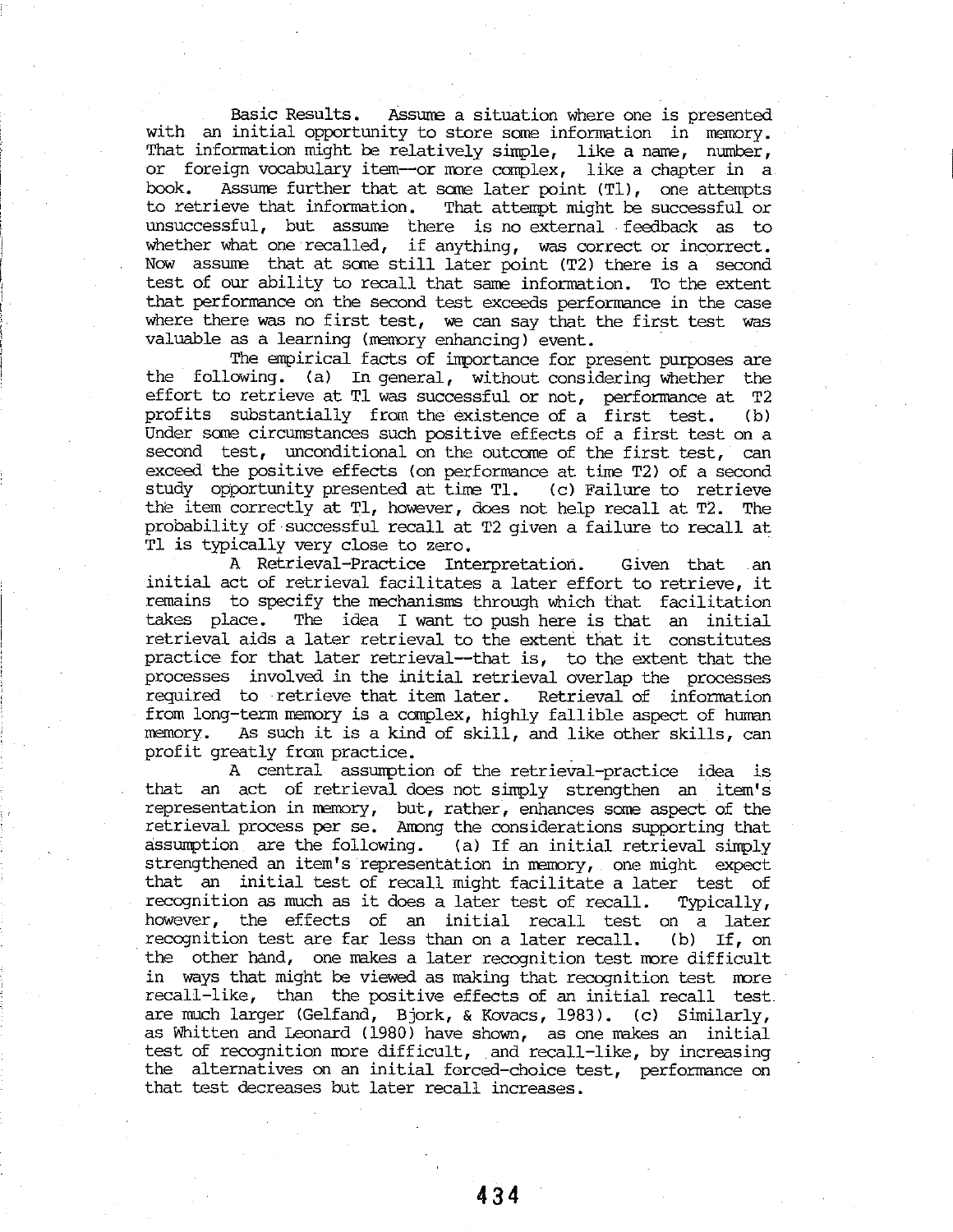The effects of delaying a first test on performance on a second test also support the retrieval practice interpretation. As we delay the first test, P(T1), the probability of successful recall at the time of the first test, decreases. Because failure to recall at. Tl does not help performance at T2 (i.e., P(T2 given not Tl) equals zero), we might expect that the positive effects of a test at Tl on performance at T2 (given a fixed interval fron Tl to 12) would decrease. In fact, real data often show a \_ strong increase in performance at T2 as T1 is delayed from essentially. zero to sane moderate interval, even though performance at Tl shows a strong drop over that range.

The implication of such delay-of-test effects can be seen most. clearly in terms of elementary probability theory. The probability of correct recall at T2, P(T2), can be partitioned into

 $P(T2) = P(T2$  given T1)  $P(T1) + P(T2$  given not T1)  $P(\text{not T1})$ , which simplifies to

 $P(T2) = P(T2$  given T1)  $P(T1)$ ,

because P(T2 given not Tl) is essentially zero. As Tl increases, we know that P(Tl) decreases, but that P(T2) initially increases. That can only happen if P(T2 given Tl) increases faster than P(T1) decreases. Apparently a successful retrieval becomes more potent as a learning event with delay—so much so that it offsets the decrease in the likelihood of success (for another type of demonstration that initial retrieval difficulty enhances subsequent recall, see Gardiner, Craik, & Bleasdale, 1973).

Such results have a straightforward interpretation in terms of the retrieval practice notion. As a first test is delayed, it becomes more like the second test in terms of the processes involved. An immediate effort to retrieve a justpresented name or number, on the other hand, though successful with probability close to one, constitutes poor practice for a later effort to retrieve that name or number fran Long-term memory.

The fact that tests can be more effective than presentations is also consistent with the retrieval practice interpretation. Being presented an item does not constitute retrieval practice. Whenever we ask someone to tell us a name or number that might be retrievable fran our own memory, we rob ourselves of a learning opportunity. .

#### RETRIEVAL PRACTICE AS A MNEMONIC TECHNIQUE

The Optimal Schedule. Ten years ago Tom Landauer and myself became interested in how one should best schedule one's vetrieval practice. We were particularly interested in those realworld situations where information is présented once—such as being introduced to someone at a party. It is not good form to write a person's name down when one is introduced, nor is it seemly to keep asking someone their name. What one can do is to rehearse (practice retrieving) that person's name. But how should one schedule one's efforts to retrieve? What people tend to do (if they do any rehearsal at all) is immediate massed rehearsal. From the delay-of-test results mentioned above, and the retrieval practice interpretation of those results, one would not expect such rehearsal to be optimal. What about spacing one's rehearsals to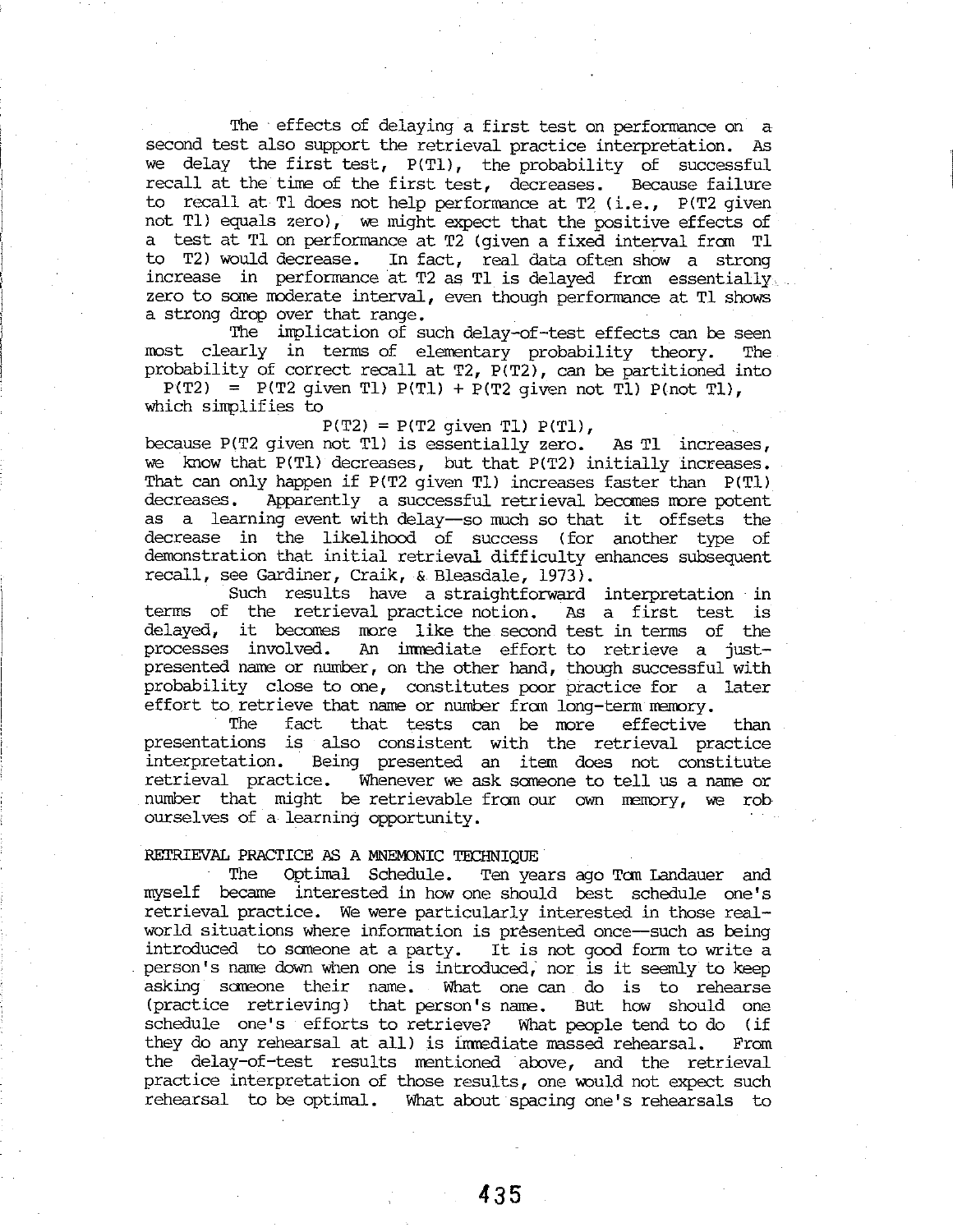the maximum extent possible in the time available? That strategy runs the risk of producing a failure to recall on the very first effort to do so, which would lead to failures as well on the subsequent efforts.

To make a long story short, we discovered that there was a uniquely optimal way to sequence one's retrieval practice. A nearly immediate first rehearsal should be followed by additional rehearsals at successively longer delays. Such an expanding schedule constitutes a kind of optimal shaping procedure. Each successive retrieval helps insure a successful retrieval after the next (longer) interval, and as the interval gets longer each retrieval becomes more potent as a learning event. In principle, if ome were able to do so, one should schedule each successive 'retrieval just prior to the point where one would otherwise lose access to the item in memory.

We also found, among the schedules we examined, that what people usually do—massed retrieval practice—is the uniquely nonoptimal way to schedule rehearsals. When we presented our research at the first of these conferences, Ulric Neisser was moved to write the following verse. "You can get a good deal fran rehearsal/ If it just has the proper dispersal./ You would just be an ass/ To do it en masse:/ Your remembering would turn out much worsal."

Practical Advantages. Expanding retrieval practice is a potent mnemonic technique. Landauer and Bjork (1978) found in their second experiment that a single presentation of a name followed by an expanding schedule of four tests on that name resulted in better long-term recall of that name than did five presentations of the name at the same intervals. In two pilot studies at UCLA (with names, paired associates) we found expanding retrieval practice. to be roughly as effective as imagery—based mnemonic systems. Rea and Modigliani (1985) found that the retention of multiplication facts tested at expanding intervals was about. twice that found after a massed series of tests.

Beyond being effective, expanding retrieval practice has other attractive attributes. It involves a low failure rate, for example, which can be useful in working with children and certain other populations. It is also a relatively low-level cognitive activity, which means that it can be interspersed during other demanding cognitive activities, such as introducing perople to each other, carrying out a conversation, or driving in a strange town. Imagery-based systems, on the other hand, can be disruptive of such activities because they are demanding from a cognitive standpoint.

Schacter, Rich, and Stampp (1985) attempted to take advantage of the foregoing attributes of retrieval practice in working with amnesic patients. Such patients have a learning-tolearn problem with traditional mnemonic techniques: A technique works to some degree while the patient is being guided in its use, but there is no transfer of training to later occasions when the patients are on their own. Schacter et al. reasoned that expanding retrieval practice might be a better technique from a transfer of training standpoint, and they found some evidence of such transfer in the four patients who served as subjects in their experiment.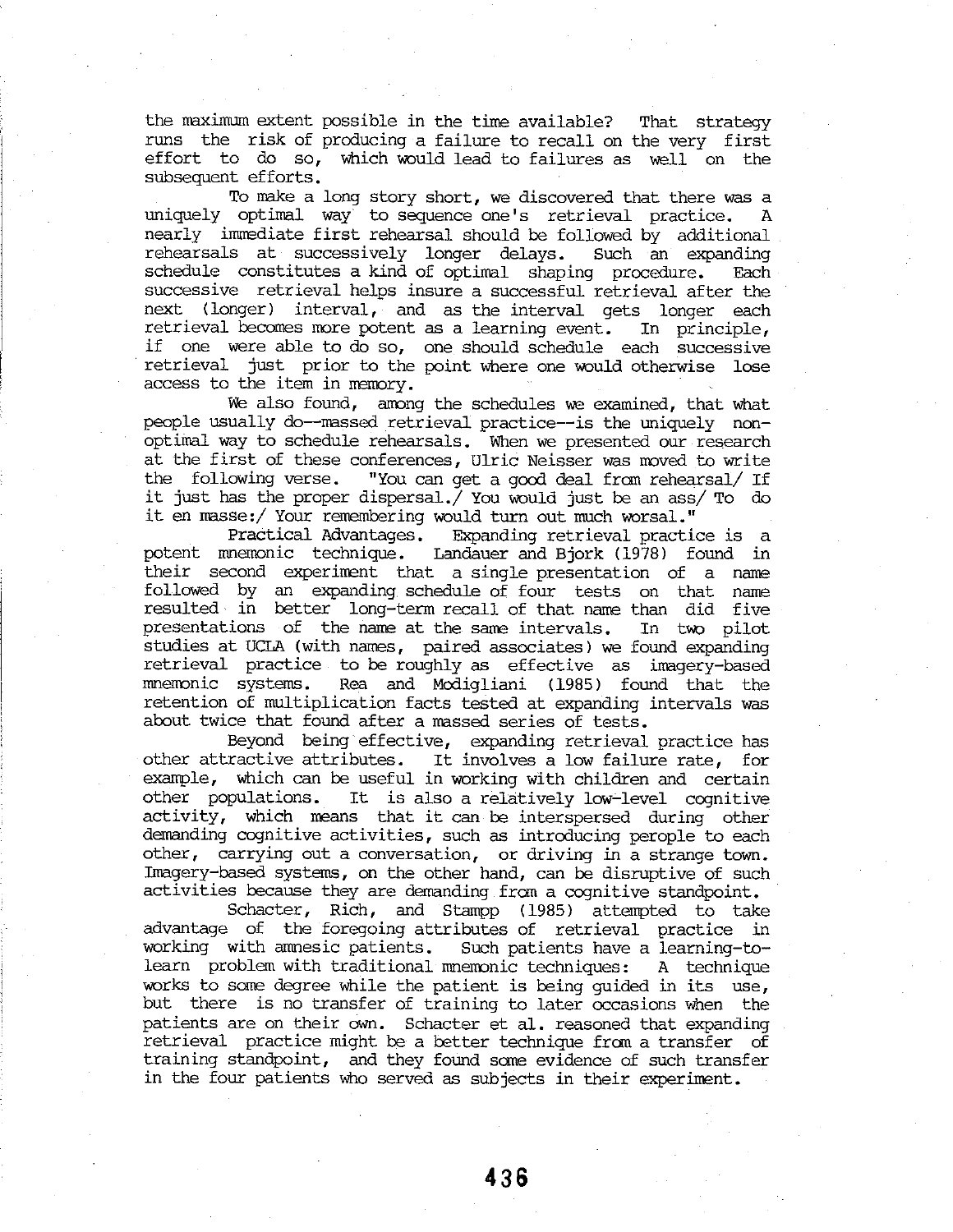Finally, expanding retrieval practice permits an efficient meshing of the retrievals of older items and newer items. The access to older items is maintained via less and less frequent retrievals, which creates "room" for the more frequent retrievals of newer items. That property is particularly desirable in acquiring and maintaining access to a large "vocabularly" of some kind. The study reported by Linton in this volume is a good example. Linton has used expanding retrieval practice as part of her multiyear study of her own acquisition and retention of the common and scientific names of flowers (she had learned the names for about 1600 flowers as of the time of this conference). As the pool of items grows, via new items being added, the "required maintenance" of old items also decreases in frequency, which means that the time demands of such an acquisition/maintenance project can remain relatively constant.

### IMPLICATIONS OF THE RETRIEVAL PRACTICE IDEA

The Nature of Storage in LTM. As typically characterized, storing new information in long-term memory requires interpreting, elaborating, or interassociating that information in terms of existing knowledge in long~term memory. Consider, however, an expanding series of tests of the kind anployed by Landauer and Bjork (1978). From the subject's standpoint, the whole intertwined series of presentations and tests was fast-paced and demanding. Even the occasional subject who might have known something about traditional mnemonic techniques would not have had the time to employ such techniques effectively, nor did subjects claim to have used any semantic-encoding devices in those experiments. It also does not seem tenable to argue that a test at a longer delay involves more semantic elaboration than does a test at a shorter delay. The fact that expanding retrieval practice is a nonsemantic mnemonic technique questions our typical. characterization of. storage in long-term memory.

Retrieval Capacity as a Limited Resource. I have stressed herein that retrieving information from memory facilitates subsequent retrieval-of that information. The converse, however, is also true: without being accessed periodically, information in memory~-however well learned-~eventually becomes inaccessible. Phone numbers, names, and other items of information that were once accessible without apparent effort eventually become nonretrievable with disuse. Elsewhere in this volume, E. Bjork and R. Bjork argue that the loss of access to information in memory with disuse has an adaptive role in the overall functioning of the human memory system. The loss of retrieval access to older, out-of-date, information facilitates the retrieval of newer, relevant, information—-in terms of both speed and accuracy. Such a conceptualization requires, however, that there is a kind of capacity limitation on the retrieval process. Given that storage in long-term memory is essentially unlimited, such a limitation on the retrieval side may be adaptive.

The Importance of "Rote" Learning. If one accepts the notion that retrieval practice is central to developing and maintaining reliable access to information in memory, then rote